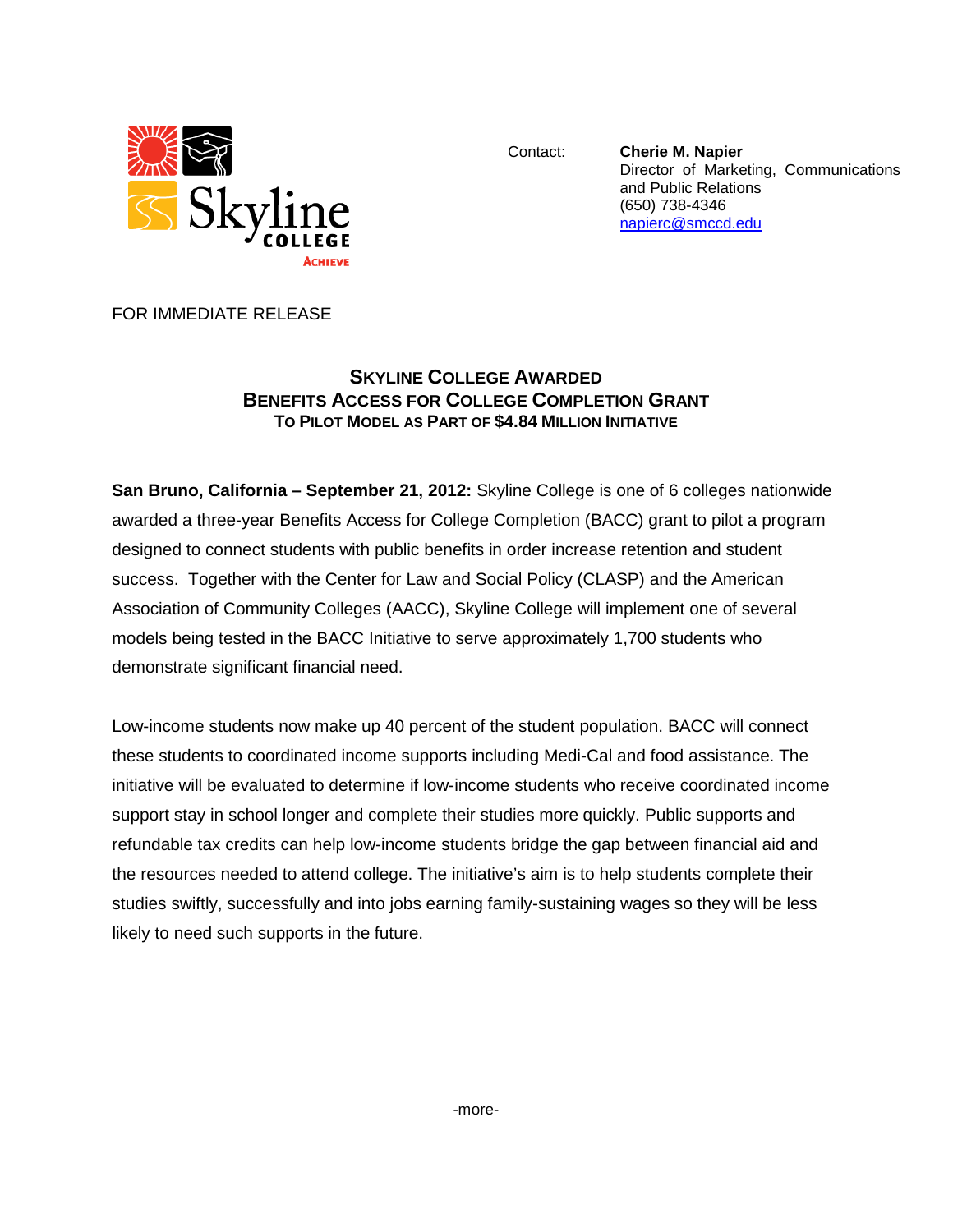The three-year \$4.84 million initiative is funded by the Ford Foundation, Kresge Foundation, Lumina Foundation, and the Open Society Foundations. The Annie E. Casey Foundation is also contributing to the initiative. SparkPoint at Skyline College will lead the initiative and integrate efforts throughout departments within the college such as Enrollment Services, General Counseling, Extended Opportunities Programs & Services (EOPS), Disability Support Programs & Services (DSPS), CalWORKS, Health and Psychological Services, Career Services and Transfer Services, TRIO Program, and the multiple learning communities, which are so prevalent at the college.

"The BACC grant is an exciting opportunity for Skyline College to pilot efforts for colleges nationwide in fully resourcing students. The innovative initiative will assist students in completion with the goal of guiding students on a path toward long term self-sufficiency. The BAAC grant will bring us one step closer to fulfilling our mission of empowering and transforming a global community of learners," said, Dr. Regina Stanback Stroud, President, Skyline College.

"We applaud these colleges for taking an informed and proactive look at how they can help those students most in need of financial and public support to pursue their college and career goals while dealing with work and family pressures," said AACC President Walter G. Bumphus. "These benefits, including health insurance, food, and child care, as well as financial aid, can help them to complete credentials and get into well-paying jobs."

"In today's economy, it's more important than ever that students have the supports to earn a higher education so they can land better jobs and support their families," said Evelyn Ganzglass, Director of Workforce Development at CLASP. "Rising college costs mean an education is increasingly out of reach for millions. By combining traditional student financial aid with public supports, students are better positioned to get by and complete their education. And when more students earn credentials, more employers have the skilled workers they need, and the labor market is able to stay competitive."

-more-